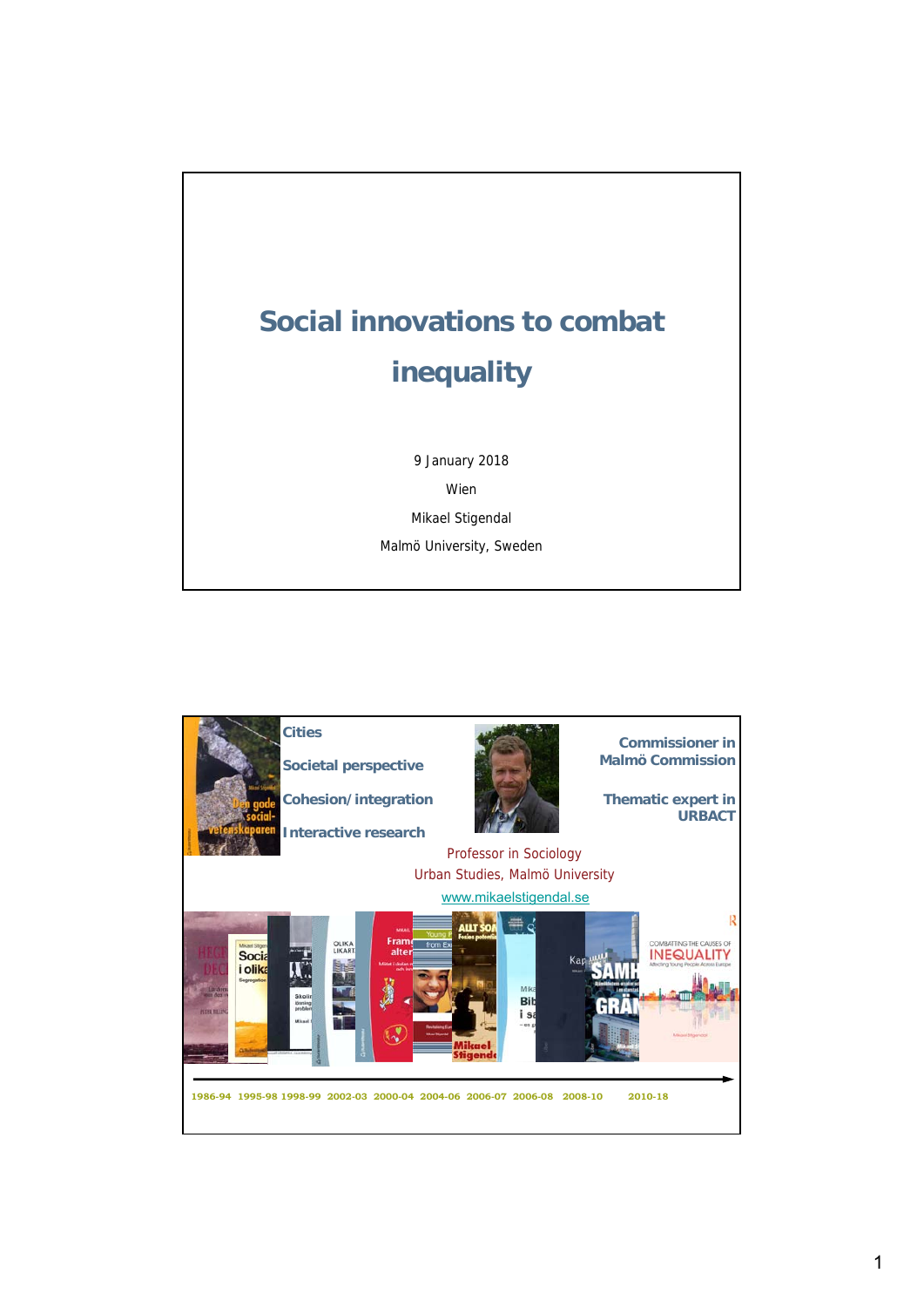

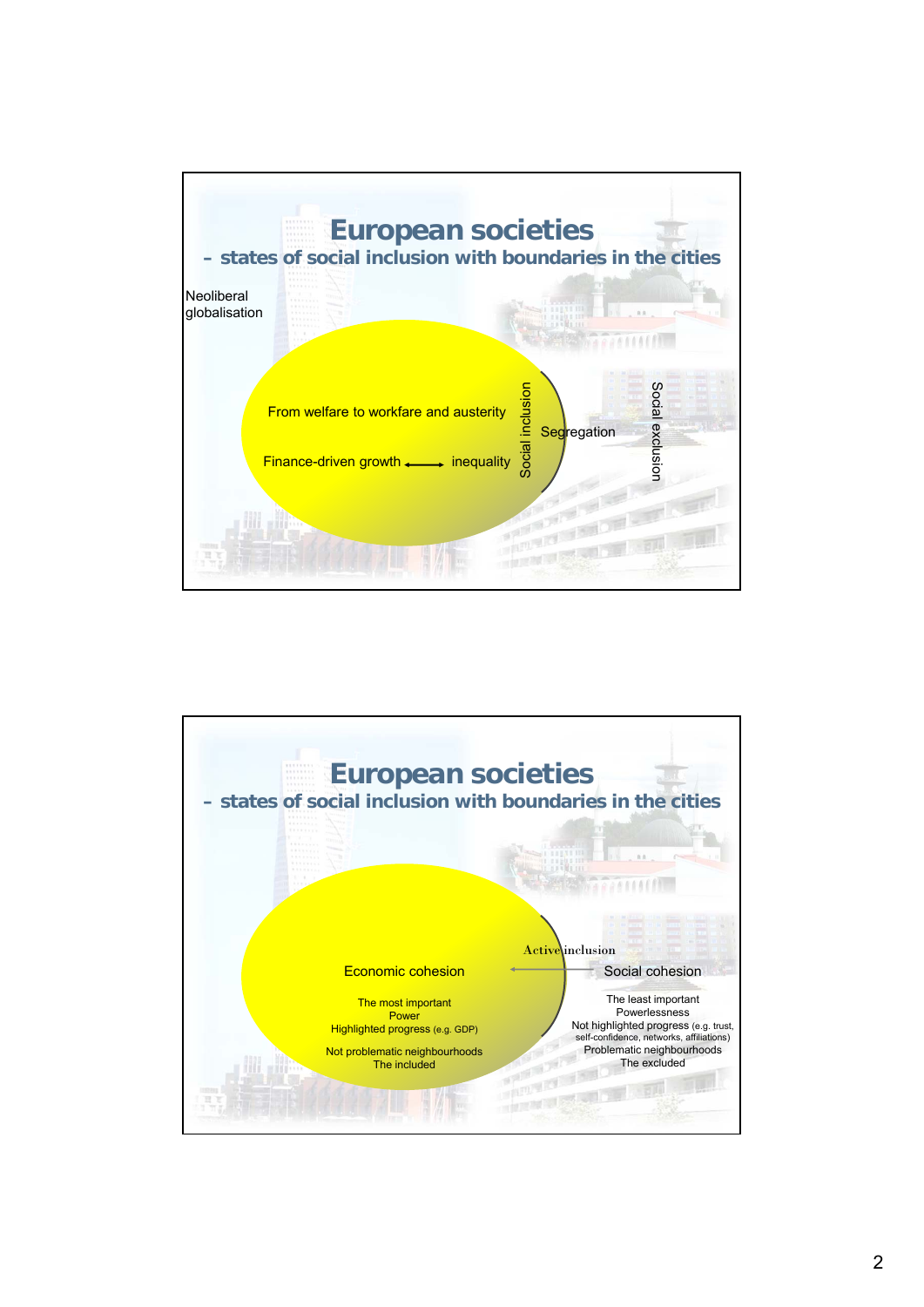![](_page_2_Figure_0.jpeg)

![](_page_2_Figure_1.jpeg)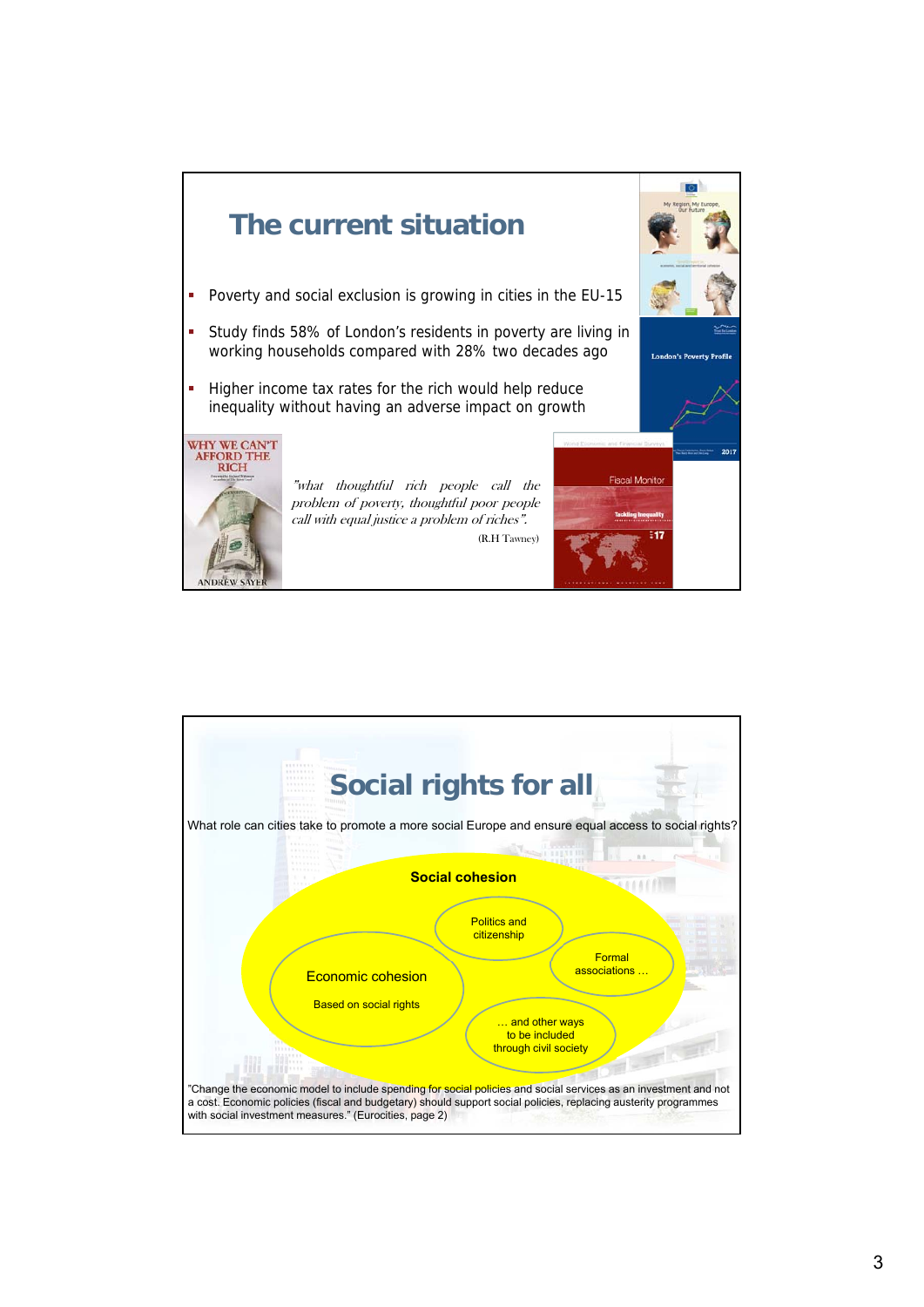![](_page_3_Figure_0.jpeg)

![](_page_3_Figure_1.jpeg)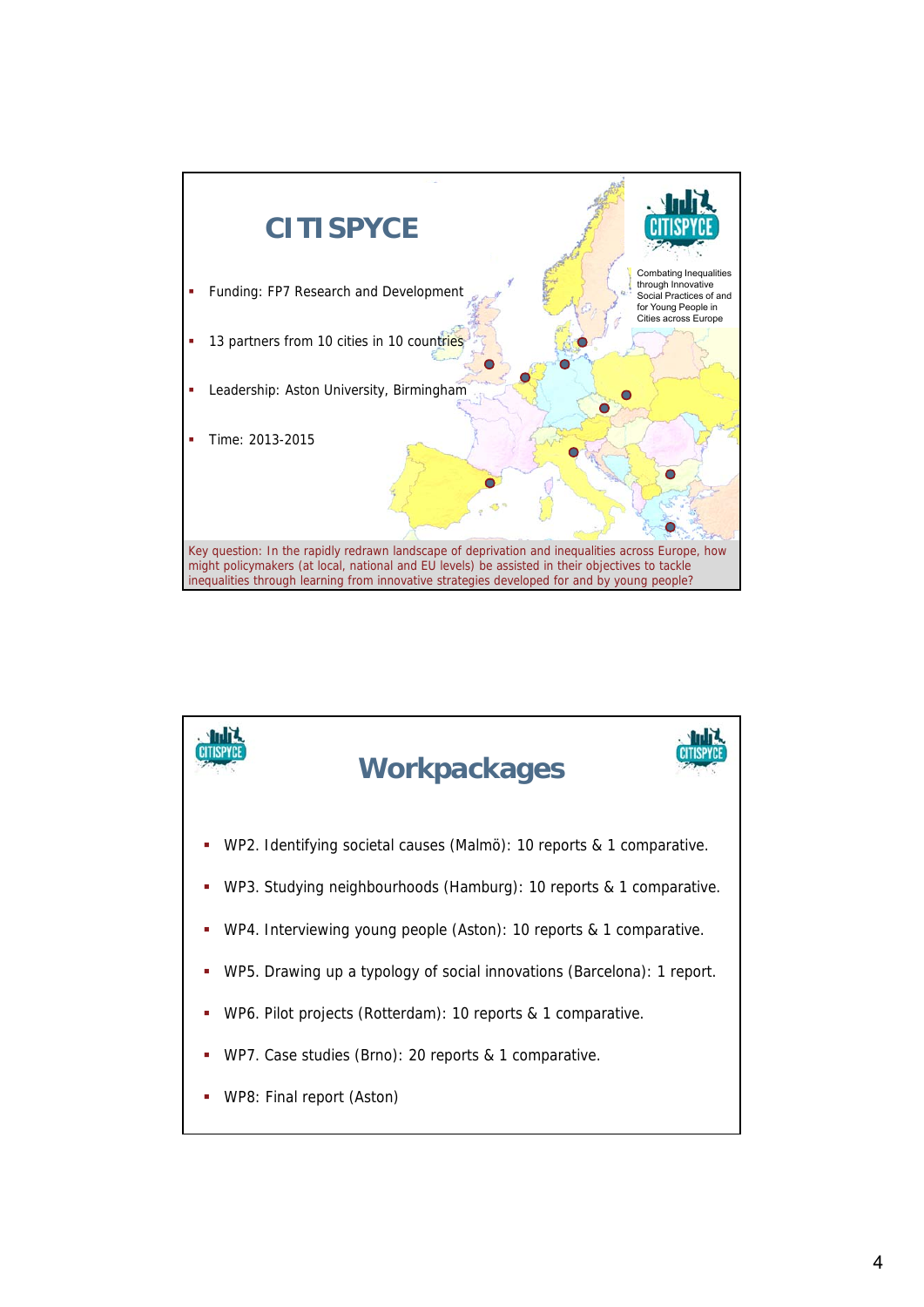![](_page_4_Figure_0.jpeg)

![](_page_4_Figure_1.jpeg)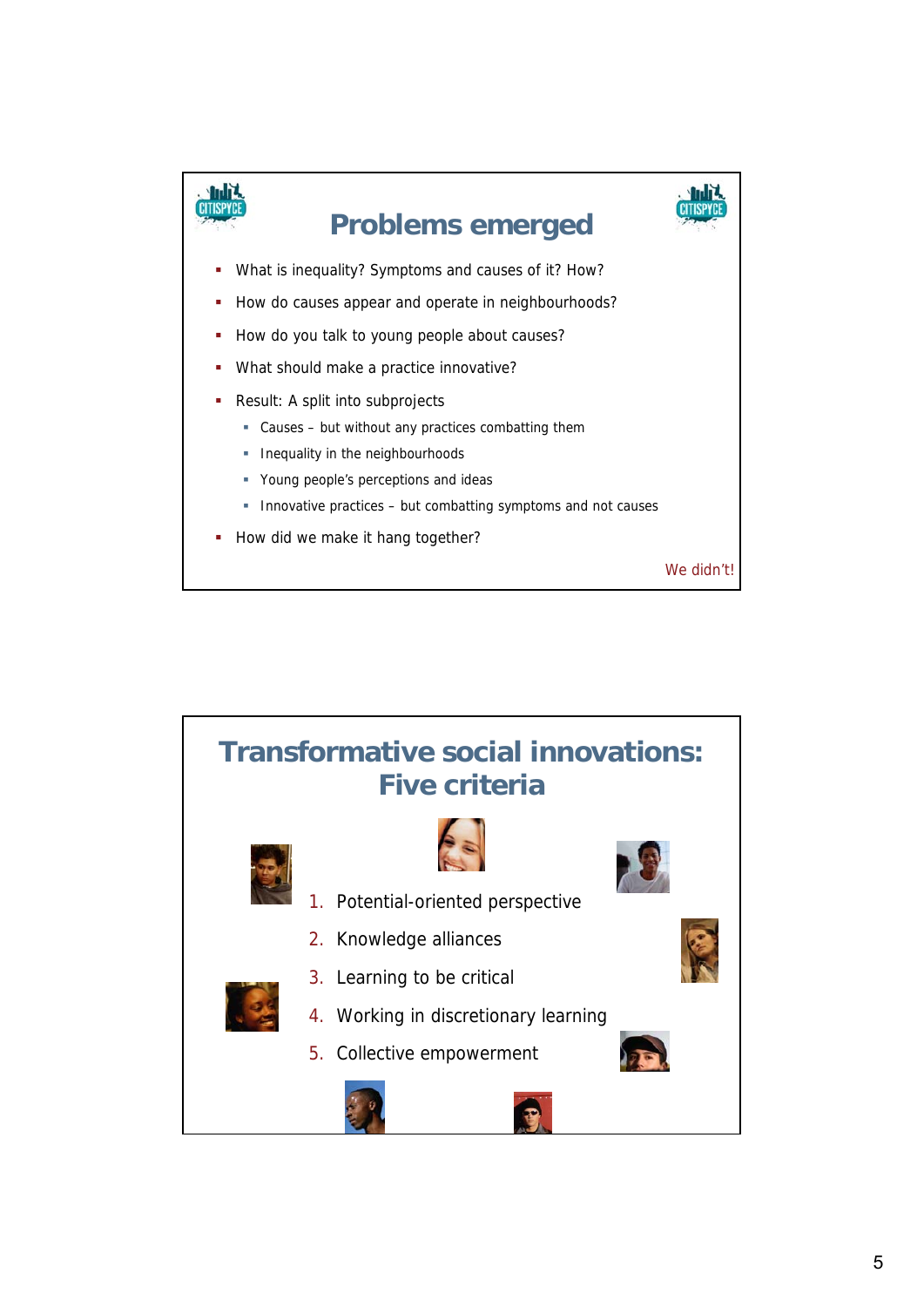![](_page_5_Figure_0.jpeg)

![](_page_5_Figure_1.jpeg)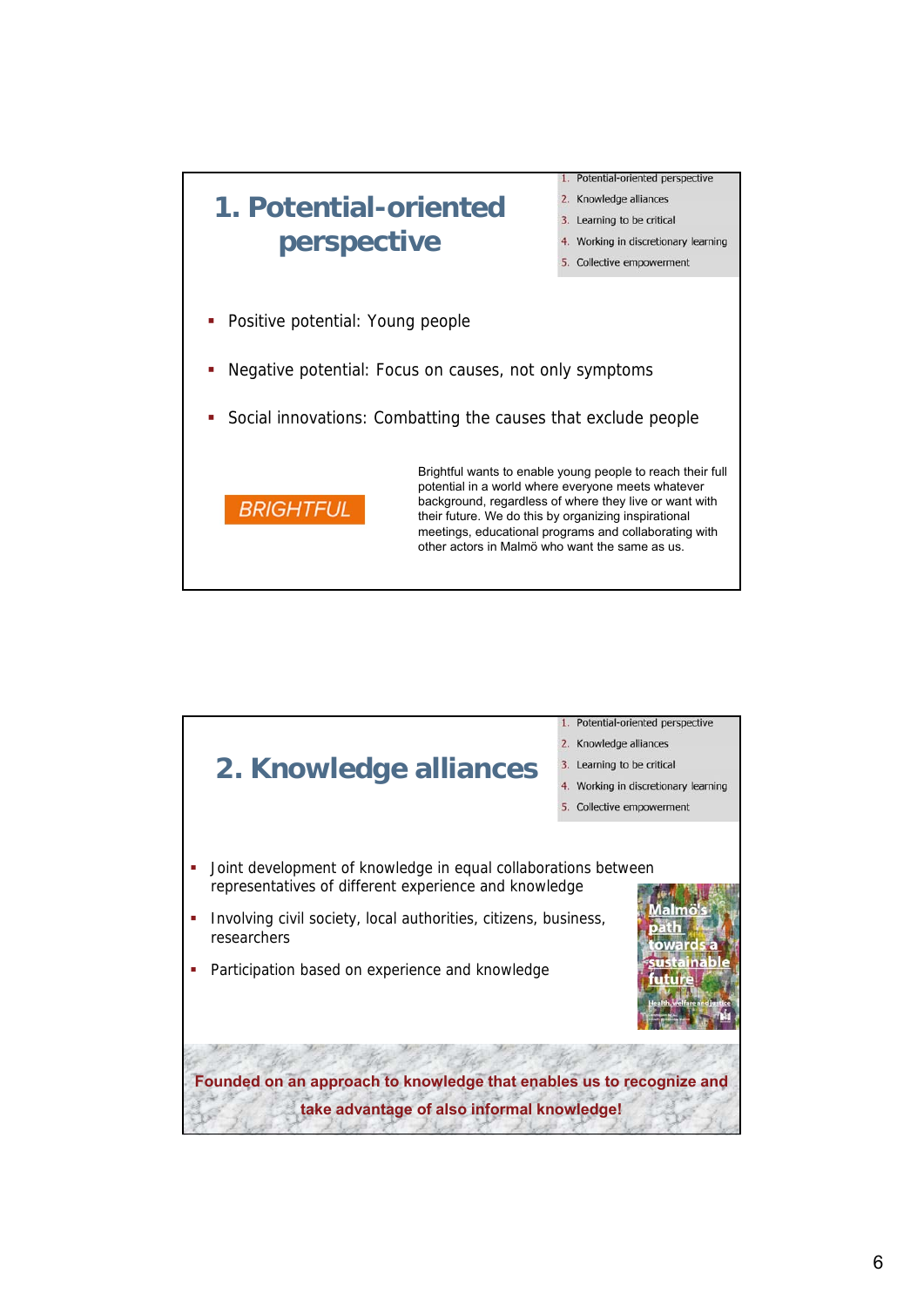![](_page_6_Figure_0.jpeg)

![](_page_6_Picture_1.jpeg)